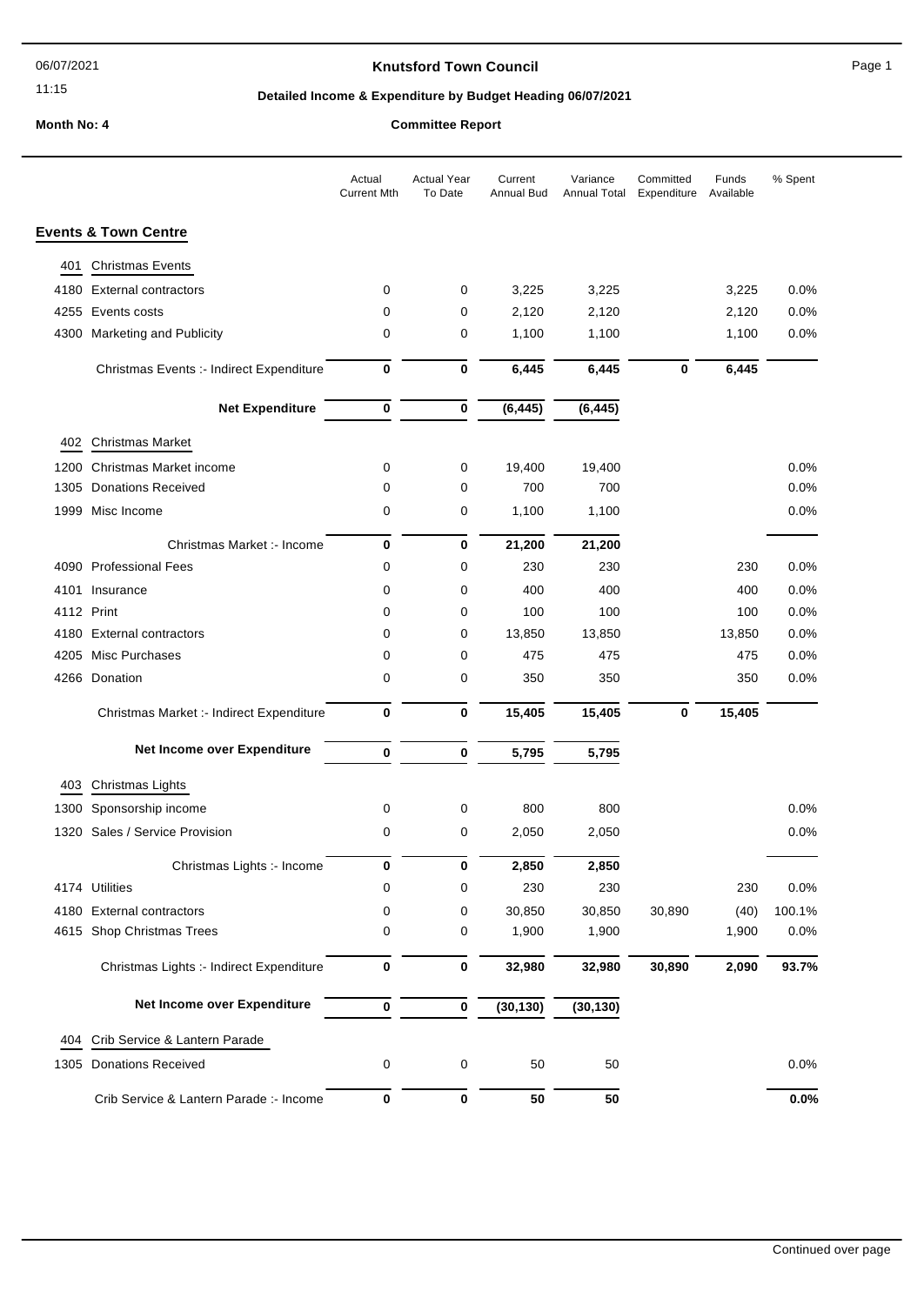06/07/2021

```
11:15
```
## **Knutsford Town Council Example 2** Page 2

## **Detailed Income & Expenditure by Budget Heading 06/07/2021**

#### **Month No: 4**

| <b>Committee Report</b> |
|-------------------------|
|-------------------------|

|      |                                                          | Actual<br><b>Current Mth</b> | <b>Actual Year</b><br>To Date | Current<br>Annual Bud | Variance<br><b>Annual Total</b> | Committed<br>Expenditure | Funds<br>Available | % Spent |
|------|----------------------------------------------------------|------------------------------|-------------------------------|-----------------------|---------------------------------|--------------------------|--------------------|---------|
| 4180 | <b>External contractors</b>                              | 0                            | 0                             | 775                   | 775                             |                          | 775                | 0.0%    |
| 4255 | Events costs                                             | 0                            | 0                             | 2,700                 | 2,700                           |                          | 2,700              | 0.0%    |
|      | Crib Service & Lantern Parade :- Indirect<br>Expenditure | $\bf{0}$                     | 0                             | 3,475                 | 3,475                           | $\bf{0}$                 | 3,475              | 0.0%    |
|      | Net Income over Expenditure                              | 0                            | 0                             | (3, 425)              | (3, 425)                        |                          |                    |         |
| 415  | Town Centre Management                                   |                              |                               |                       |                                 |                          |                    |         |
|      | 1315 Advertising Income                                  | 0                            | 0                             | 2,000                 | 2,000                           |                          |                    | 0.0%    |
|      |                                                          |                              |                               |                       |                                 |                          |                    |         |
|      | Town Centre Management :- Income                         | $\bf{0}$                     | $\bf{0}$                      | 2,000                 | 2,000                           |                          |                    | 0.0%    |
|      | 4112 Print                                               | 0                            | 0                             | 820                   | 820                             |                          | 820                | 0.0%    |
| 4205 | Misc Purchases                                           | 0                            | 32                            | $\mathbf 0$           | (32)                            |                          | (32)               | 0.0%    |
| 4240 | Benchmarking                                             | 0                            | 0                             | 750                   | 750                             |                          | 750                | 0.0%    |
| 4300 | <b>Marketing and Publicity</b>                           | 0                            | 1,173                         | 3,360                 | 2,187                           |                          | 2,187              | 34.9%   |
| 4625 | Coach Friendly Town Scheme                               | 0                            | 0                             | 1,500                 | 1,500                           |                          | 1,500              | 0.0%    |
| 4630 | <b>Promotional Events</b>                                | 0                            | 0                             | 3,000                 | 3,000                           |                          | 3,000              | 0.0%    |
|      | Town Centre Management :- Indirect Expenditure           | $\pmb{0}$                    | 1,205                         | 9,430                 | 8,225                           | $\mathbf 0$              | 8,225              | 12.8%   |
|      | Net Income over Expenditure                              | $\pmb{0}$                    | (1, 205)                      | (7, 430)              | (6, 225)                        |                          |                    |         |
| 420  | Pumpkin Path                                             |                              |                               |                       |                                 |                          |                    |         |
| 1300 | Sponsorship income                                       | 0                            | 0                             | 250                   | 250                             |                          |                    | 0.0%    |
| 1305 | <b>Donations Received</b>                                | 0                            | 0                             | 500                   | 500                             |                          |                    | 0.0%    |
|      |                                                          |                              |                               |                       |                                 |                          |                    |         |
|      | Pumpkin Path :- Income                                   | $\bf{0}$                     | $\bf{0}$                      | 750                   | 750                             |                          |                    | 0.0%    |
|      | 4180 External contractors                                | 0                            | 0                             | 800                   | 800                             |                          | 800                | 0.0%    |
| 4255 | Events costs                                             | 0                            | 0                             | 1,450                 | 1,450                           |                          | 1,450              | 0.0%    |
|      | 4300 Marketing and Publicity                             | 0                            | 0                             | 650                   | 650                             |                          | 650                | 0.0%    |
|      | Pumpkin Path :- Indirect Expenditure                     | 0                            | 0                             | 2,900                 | 2,900                           | 0                        | 2,900              | 0.0%    |
|      | Net Income over Expenditure                              | 0                            | 0                             | (2, 150)              | (2, 150)                        |                          |                    |         |
| 421  | <b>Bunny Hop</b>                                         |                              |                               |                       |                                 |                          |                    |         |
|      | 1300 Sponsorship income                                  | 0                            | 0                             | 250                   | 250                             |                          |                    | 0.0%    |
|      |                                                          |                              |                               |                       |                                 |                          |                    |         |
|      | Bunny Hop :- Income                                      | $\pmb{0}$                    | $\mathbf 0$                   | 250                   | 250                             |                          |                    | 0.0%    |
|      | 4255 Events costs                                        | 0                            | 9                             | 200                   | 191                             |                          | 191                | 4.6%    |
|      | 4300 Marketing and Publicity                             | $\mathbf 0$                  | 0                             | 300                   | 300                             |                          | 300                | 0.0%    |
|      | Bunny Hop :- Indirect Expenditure                        | $\pmb{0}$                    | 9                             | 500                   | 491                             | $\pmb{0}$                | 491                | 1.9%    |
|      | Net Income over Expenditure                              | $\overline{\mathbf{0}}$      | (9)                           | (250)                 | (241)                           |                          |                    |         |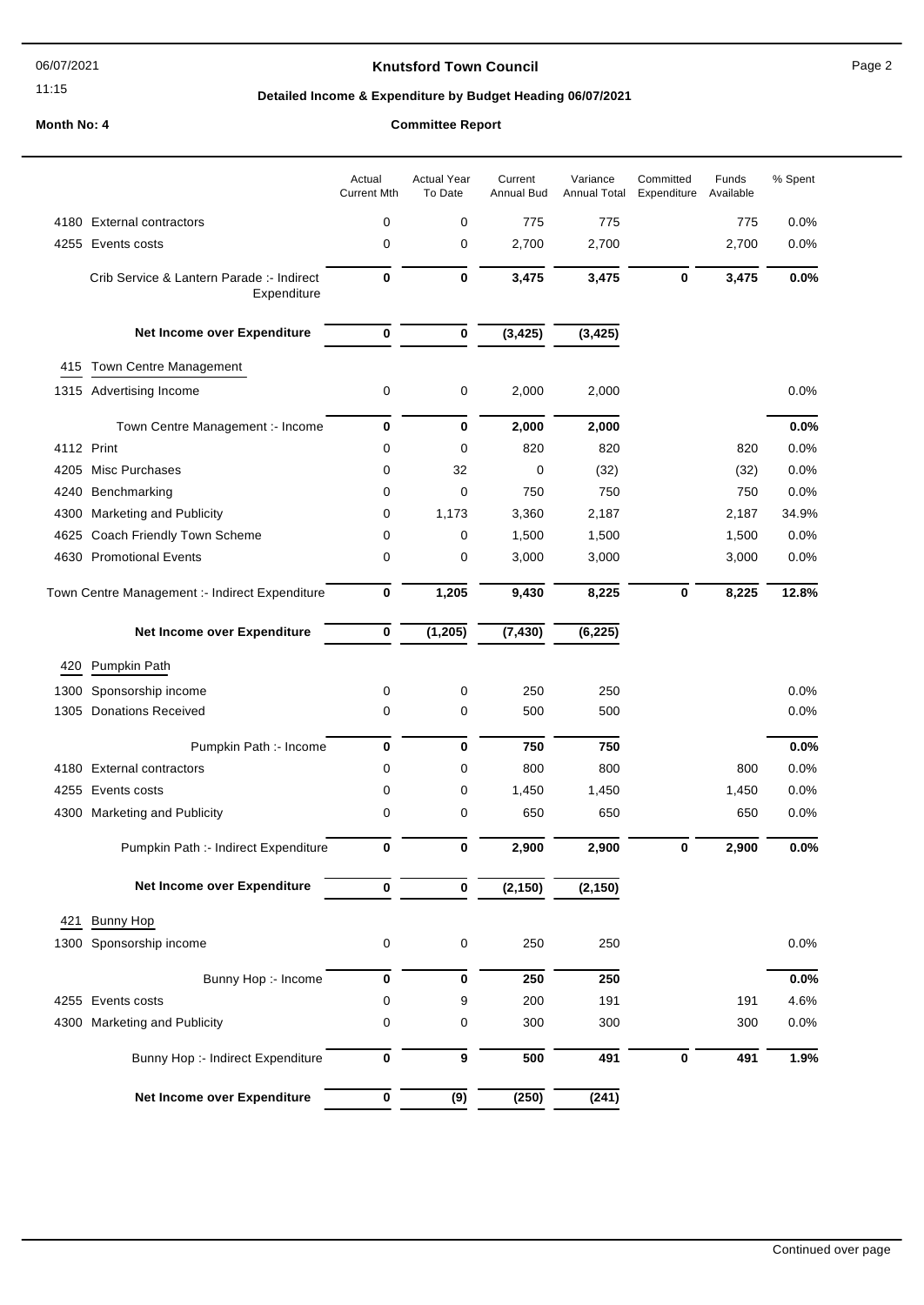#### 11:15

## **Knutsford Town Council Example 20 Apr 20 Apr 20 Apr 20 Apr 20 Apr 20 Apr 20 Apr 20 Apr 20 Apr 20 Apr 20 Apr 20 Apr 20 Apr 20 Apr 20 Apr 20 Apr 20 Apr 20 Apr 20 Apr 20 Apr 20 Apr 20 Apr 20 Apr 20 Apr 20 Apr 20 Apr 20 Apr**

## **Detailed Income & Expenditure by Budget Heading 06/07/2021**

## **Month No: 4 Committee Report**

|            |                                                 | Actual<br><b>Current Mth</b> | <b>Actual Year</b><br>To Date | Current<br>Annual Bud | Variance<br>Annual Total | Committed<br>Expenditure | Funds<br>Available | % Spent |
|------------|-------------------------------------------------|------------------------------|-------------------------------|-----------------------|--------------------------|--------------------------|--------------------|---------|
| 425        | Knutsfordian Exhibition                         |                              |                               |                       |                          |                          |                    |         |
| 1305       | <b>Donations Received</b>                       | 0                            | 0                             | 250                   | 250                      |                          |                    | 0.0%    |
|            | 1320 Sales / Service Provision                  | 0                            | 0                             | 500                   | 500                      |                          |                    | 0.0%    |
|            | Knutsfordian Exhibition :- Income               | 0                            | 0                             | 750                   | 750                      |                          |                    | 0.0%    |
|            | 4180 External contractors                       | 0                            | 0                             | 480                   | 480                      |                          | 480                | 0.0%    |
|            | 4255 Events costs                               | 0                            | 16                            | 700                   | 684                      |                          | 684                | 2.3%    |
|            | 4300 Marketing and Publicity                    | 0                            | 229                           | 320                   | 91                       |                          | 91                 | 71.4%   |
|            | Knutsfordian Exhibition :- Indirect Expenditure | 0                            | 244                           | 1,500                 | 1,256                    | 0                        | 1,256              | 16.3%   |
|            | Net Income over Expenditure                     | 0                            | (244)                         | (750)                 | (506)                    |                          |                    |         |
| 430        | <b>Town Awards</b>                              |                              |                               |                       |                          |                          |                    |         |
|            | 1300 Sponsorship income                         | 0                            | 0                             | 500                   | 500                      |                          |                    | 0.0%    |
|            | Town Awards :- Income                           | 0                            | 0                             | 500                   | 500                      |                          |                    | 0.0%    |
|            | 4060 Refreshments/catering                      | 0                            | 0                             | 275                   | 275                      |                          | 275                | 0.0%    |
| 4112 Print |                                                 | 0                            | 0                             | 150                   | 150                      |                          | 150                | 0.0%    |
|            | 4255 Events costs                               | 0                            | 0                             | 75                    | 75                       |                          | 75                 | 0.0%    |
|            | Town Awards :- Indirect Expenditure             | 0                            | 0                             | 500                   | 500                      | $\mathbf 0$              | 500                | 0.0%    |
|            | Net Income over Expenditure                     | 0                            | 0                             | $\bf{0}$              | 0                        |                          |                    |         |
| 440        | <b>Music Festival</b>                           |                              |                               |                       |                          |                          |                    |         |
| 1300       | Sponsorship income                              | 0                            | 1,000                         | 1,000                 | 0                        |                          |                    | 100.0%  |
| 1305       | <b>Donations Received</b>                       | 0                            | 30                            | $\mathbf 0$           | (30)                     |                          |                    | 0.0%    |
|            | 1320 Sales / Service Provision                  | 75                           | 1,361                         | 5,400                 | 4,039                    |                          |                    | 25.2%   |
|            | Music Festival :- Income                        | 75                           | 2,391                         | 6,400                 | 4,009                    |                          |                    | 37.4%   |
|            | 4107 Paypal Transaction Fees                    | 0                            | 53                            | 0                     | (53)                     |                          | (53)               | 0.0%    |
|            | 4151 Venue Hire Costs                           | 0                            | 0                             | 625                   | 625                      |                          | 625                | 0.0%    |
|            | 4180 External contractors                       | 0                            | 0                             | 4,250                 | 4,250                    |                          | 4,250              | 0.0%    |
| 4255       | Events costs                                    | 0                            | 4                             | 7,125                 | 7,121                    |                          | 7,121              | 0.1%    |
|            | 4300 Marketing and Publicity                    | 0                            | 637                           | 1,900                 | 1,263                    |                          | 1,263              | 33.5%   |
|            | Music Festival :- Indirect Expenditure          | $\pmb{0}$                    | 694                           | 13,900                | 13,206                   | $\pmb{0}$                | 13,206             | 5.0%    |
|            | Net Income over Expenditure                     | 75                           | 1,697                         | (7,500)               | (9, 197)                 |                          |                    |         |
| 445        | <b>Taste Knutsford</b>                          |                              |                               |                       |                          |                          |                    |         |
|            | 1320 Sales / Service Provision                  | 0                            | 2,438                         | 4,000                 | 1,563                    |                          |                    | 60.9%   |
|            | Taste Knutsford :- Income                       | $\pmb{0}$                    | 2,438                         | 4,000                 | 1,563                    |                          |                    | 60.9%   |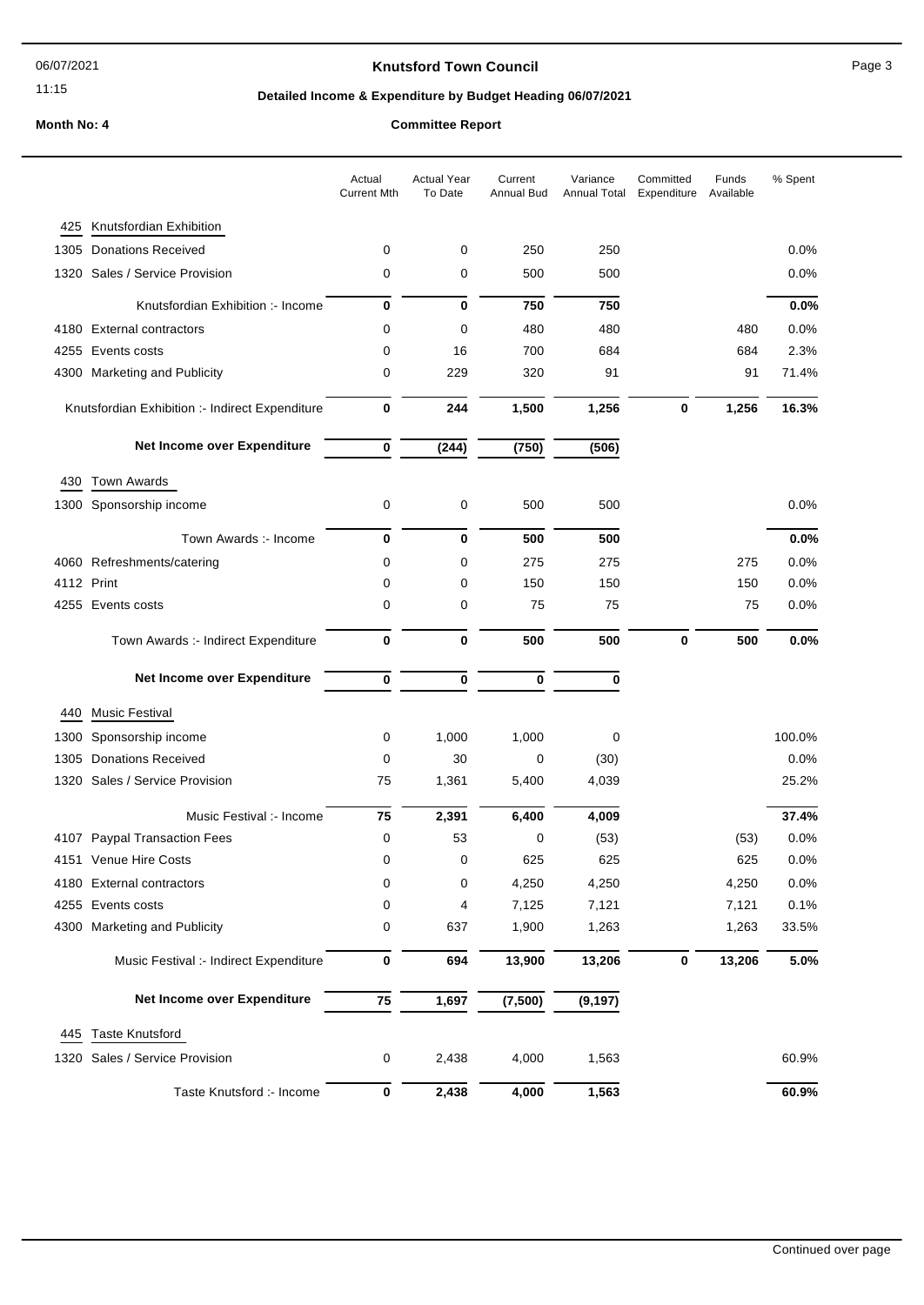#### 11:15

#### **Knutsford Town Council Council Page 4**

#### **Detailed Income & Expenditure by Budget Heading 06/07/2021**

**Month No: 4 Committee Report**

#### Actual Year To Date Current Annual Bud Variance Annual Total Committed Expenditure Funds Available Actual Current Mth % Spent 4107 Paypal Transaction Fees 0 6 0 (6) (6) 0.0% 4255 Events costs 0 (58) 3,000 3,058 58 3,000 0.0% 4300 Marketing and Publicity 0 30 400 370 370 7.5% 4999 Misc Costs 0 26 100 74 74 25.6% Taste Knutsford :- Indirect Expenditure **0 4 3,500 3,496 58 3,439 1.8% Net Income over Expenditure 0 2,434 500 (1,934)** 450 Other Events / Projects 1201 Makers Market Income 0 0 4,250 4,250 0.0% 1205 Payments Recovered 2.000 0 2,000 2,000 0.0% 1300 Sponsorship income 0 0 250 250 0.0% 1310 Grants Received **0** 10,000 0 (10,000) 0.0% 0.0% Other Events / Projects :- Income **0 10,000 6,500 (3,500) 153.8%** 4090 Professional Fees 0 (2,000) 2,000 4,000 2,000 2,000 0.0% 4601 Remembrance Sunday 0 0 1,000 1,000 1,000 0.0% 4602 Art Trail 0 156 500 344 344 31.1% 4604 Flowers in Wallwood 0 0 750 750 750 0.0% 4605 Town Centre Bunting 0 1,095 2,600 1,505 595 910 65.0% 4650 Young Artist of the Year 0 0 500 500 500 0.0% Other Events / Projects :- Indirect Expenditure **0 (749) 7,350 8,099 2,595 5,504 25.1% Net Income over Expenditure 0 10,749 (850) (11,599)** 455 Knutsford Voucher Scheme 1350 Knutsford Voucher Income 0 5,155 0 (5,155) 0.0% 1355 Postage Paid **1355** Postage Paid **1355** Postage Paid **1355** Postage Paid **14** O.0% Knutsford Voucher Scheme :- Income **0 5,165 0 (5,165)** 4107 Paypal Transaction Fees 0 4 0 (4) (4) 0.0% 4655 Voucher Scheme Redemptions 0 600 0 (600) (600) 0.0% Knutsford Voucher Scheme :- Indirect Expenditure **0 604 0 (604) 0 (604) Net Income over Expenditure 0 4,561 0 (4,561) 0 2,010 97,885 75 19,994 45,250 25,256 95,875 75 17,984** Events & Town Centre :- Income **Movement to/(from) Gen Reserve** Expenditure **33,543 62,332 44.2% 36.3%**